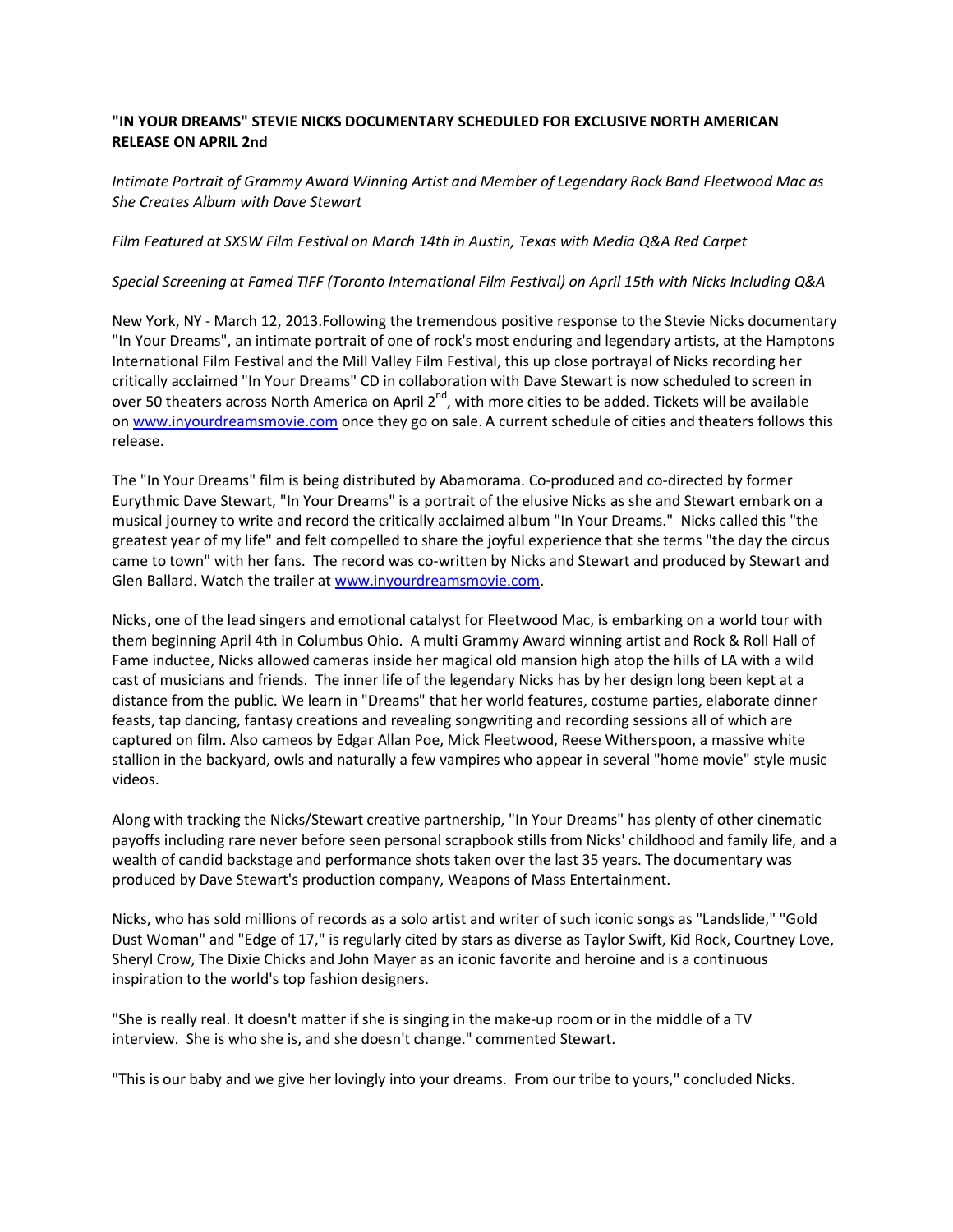Stevie Nicks "In Your Dreams" Documentary City and Venue

| City             | Theater               |
|------------------|-----------------------|
| Albany           | Spectrum              |
| Asbury Park, NJ  | Showroom              |
| Atlanta          | Midtown Art           |
| Austin           | iPic                  |
| <b>Baltimore</b> | <b>Harbor East</b>    |
| Bellingham       | Pickford              |
| Boca Raton       | iPic                  |
| Bolingbrook, IL  | iPic                  |
| <b>Boston</b>    | Kendall Square        |
| Boulder          | The Dairy             |
| Chicago          | <b>Century Center</b> |
| Cincinnati       | Kenwood               |
| Cleveland        | Cedar Lee             |
| Columbus         | Gateway               |
| Dallas           | Magnoila              |
| Denver           | Mayan                 |
| Detroit          | Main Art              |
| Fairview, TX     | iPic                  |
| Glendale, WI     | iPic                  |
| Houston          | <b>River Oaks</b>     |
| Indianapolis     | Keystone              |
| Ithaca           | Cinemapolis           |
| Lincoln, NE      | Mary Riepma Ross      |
| Long Beach       | Art                   |
| Los Angeles      | The Landmark          |
| Miami            | Tower                 |
| Milwaukee        | Oriental              |
| Minneapolis      | Lagoon                |
| New Orleans      | <b>Canal Place</b>    |
| <b>New York</b>  | Sunshine              |
| Newport, RI      | Jane Pickens          |
| Oakland          | Piedmont              |
| Pasadena         | iPic                  |
| Pelham, NY       | Picturehouse          |
| Philadelphia     | Ritz East             |
| Pittsfield, MA   | Beacon                |
| Providence       | Cable Car             |
| Radmond          | iPic                  |
| Rochester        | Little                |
| Sacramento       | Crest/Tower           |
| San Antonio      | Bijou                 |
| San Diego        | Hillcrest             |
| San Francisco    | Embarcadero           |
| Santa Rosa       | Summerfield           |
| Seattle          | Guild45               |
| Silver Spring    | AFI Silver Screen     |